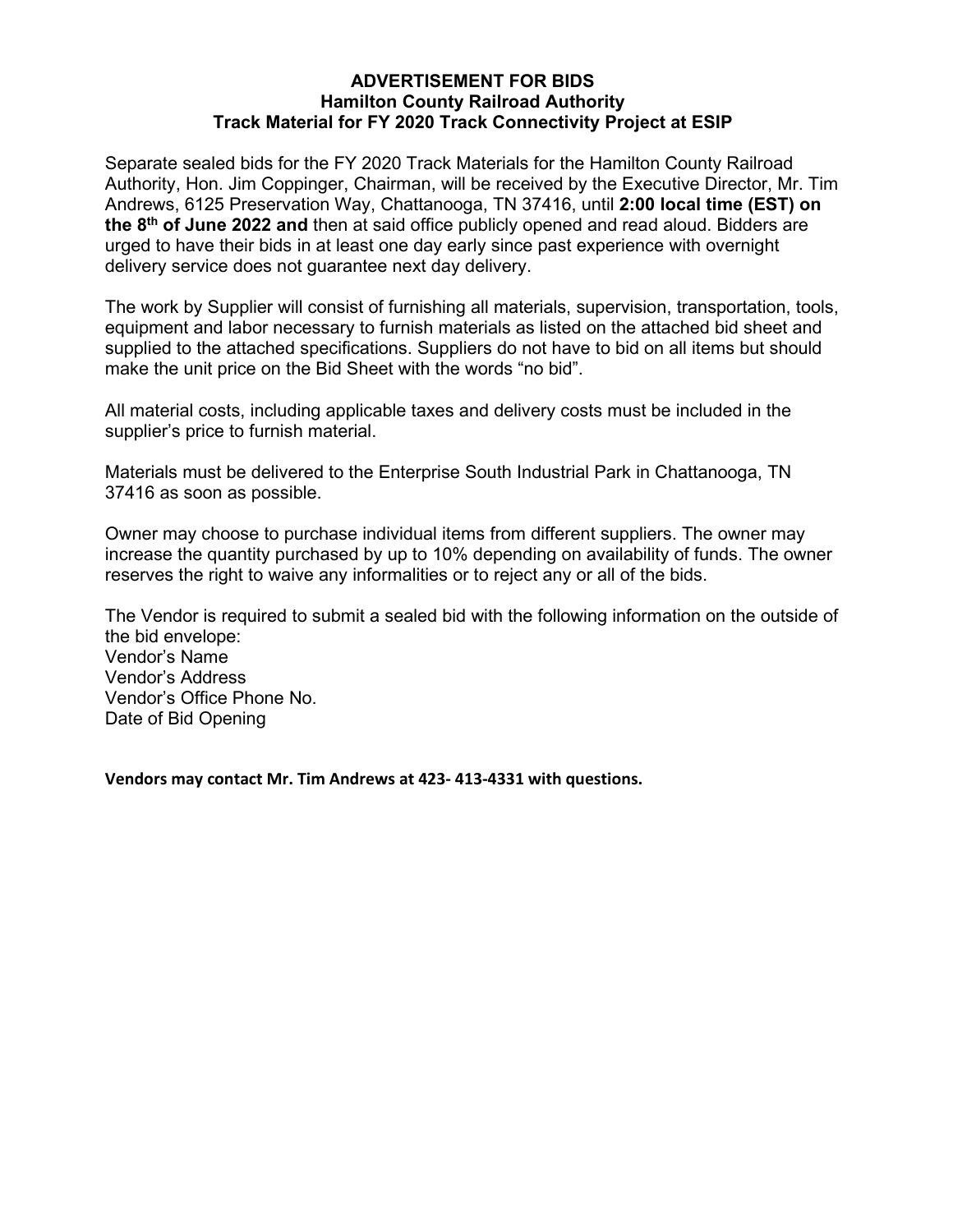# RAIL

Rail shall be new or #1 relay of good quality, with minimum section of 132 pounds/yard, Relay rail should be free from local bends, kinks, battered ends, excessive engine burns and surface corrugations. Rail should be furnished in lengths not less than 31 feet or not more than 80 feet and should be drilled to accept the proper size joint bars for the section of rail being used. Material can be shipped by truck or rail FOB Tyner TN. Rail in lengths over 80 feet, either welded or bolted, delivered by welded train is also acceptable. If offered please note that on the attached bid sheet.

#### RAIL JOINT BARS

Joint bars should be either new or second hand of good quality and of the size, drilling, and hole spacing to fit the rail being supplied.

### TURNOUTS

Turnouts shall be new or relay of good quality and shall be 132 pounds per yard or heavier. Package switches shall be of an AREMA #10 design. The turnout material shall be complete in every respect to construct the needed turnout ready to receive train traffic including all rail, plates, bars, braces, anchors, spikes, connecting rods, bolts, nuts, washers and New Century switch stand, equipped with 16' standard reinforced points and adjustable braces. Frogs shall be of a self-guarded style.

#### TIE PLATES

Tie plates should be new or second hand, of good quality and of an approved design for the weight of rail to be used. The tie plates shall be double shouldered and have a size of 7  $\frac{y''}{x} \times 11''$  with proper punching to fit six inch base rail. Material can be shipped by truck or rail FOB Tyner TN.

#### BOLTS AND NUTS

Bolts and nuts must conform to the latest AREMA Specifications.

#### LOCK WASHERS

Lock washers should be new and of correct diameter to fit the bolts being used. And conforming to the most current AREMA Specifications for Spring Washers.

#### RAIL ANCHORS

Rail anchors should be new or relay of good quality and should be the correct size and of approved design for 6" base rail.

#### SPIKES

New 5/8" x 6" track spikes shall be used and shall conform to current AREMA Specifications for Low Carbon Steel Track Spikes.